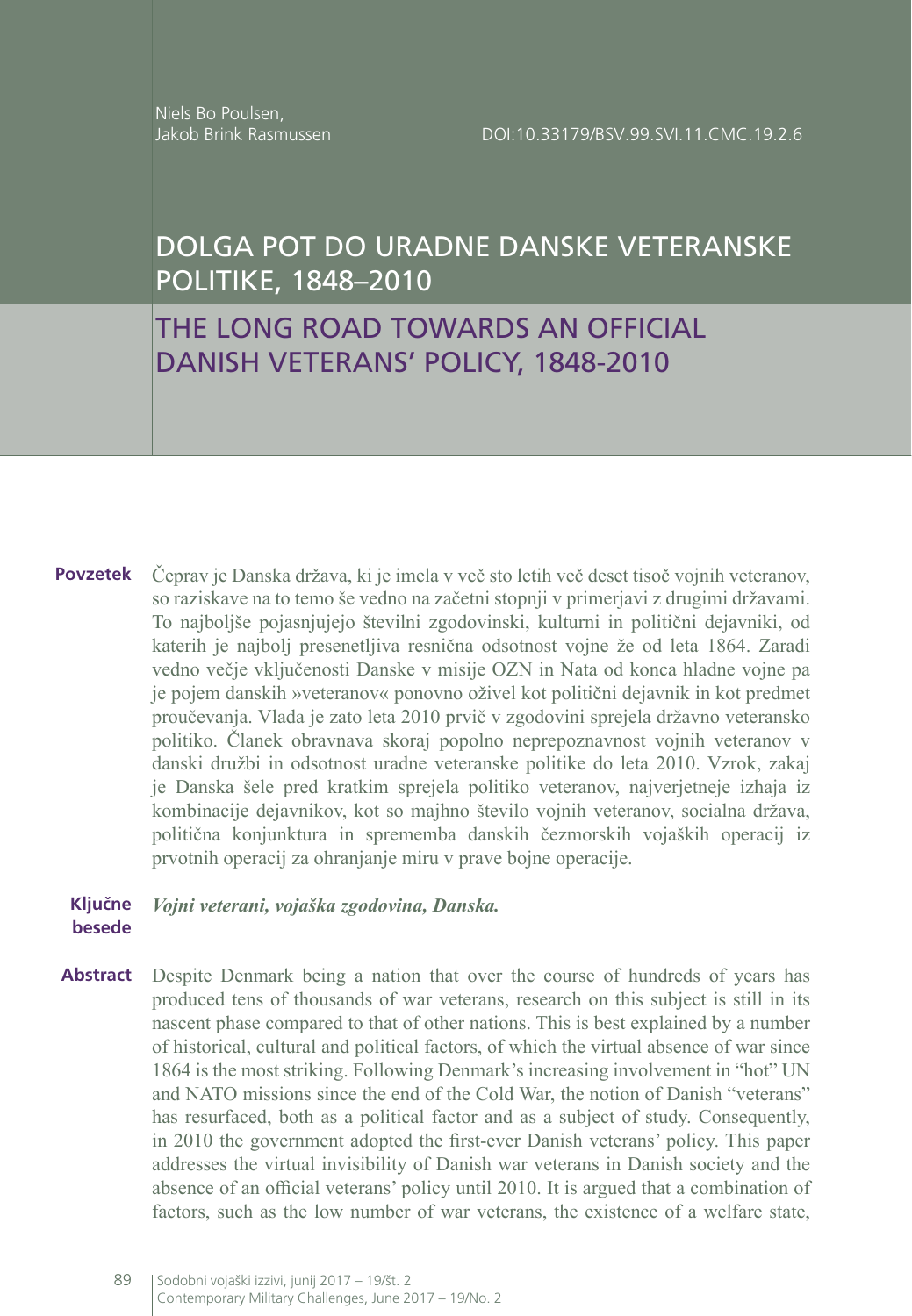political conjunctures, and the change in Danish overseas military operations from primarily involving peacekeeping to being actual combat missions, may explain why Denmark has only recently adopted a veterans' policy.

#### *War veterans, military history, Denmark.*  **Key words**

During his annual address at the parliamentary opening after the summer break in 2010, the Danish Prime Minister, Lars Løkke Rasmussen, stated, "Denmark has one of the world's best welfare societies, but we are still only learning what it means to be a veteran after serving overseas in international missions" (Rasmussen, 2010). He subsequently announced that the Government would soon present the first-ever national Danish veterans' policy. The words spoken by the Prime Minister were not fully apprehensible – how can a society learn what it is like to be a veteran, one might ask? But the meaning was clear when read in context; for a prolonged period, Danish society had neither been acutely aware of its veterans nor created special policies to address veteran-related issues. Until early in the 2000s, the term "war veteran" found limited usage in Denmark, essentially being only applicable to exsoldiers from foreign armies and/or the Napoleonic era and older. **Introduction**

> This paper traces the gradual emergence of the notion of Danish war veterans since the 1990s and the closely related surfacing of a political discussion of how to honour the veterans and address their material and emotional needs. By studying a variety of veterans' groups, it provides an understanding of how different their relationship to society in general was and thus why Denmark did not adopt a veterans' policy much earlier. We also look into how the current policy was born and subsequently revised, and argue that the fact that Denmark's veterans' policy is a comparatively modest one is best explained by a combination of historical experience and the strong welfare state.

### **1 THE DISAPPEARANCE OF WAR VETERANS – DENMARK 1848-1994**

Being frequently involved in wars until the mid-nineteenth century, Denmark, like most other nations, had always had war veterans. But it is debatable at what point Danish nationalism reached such cohesion as to create a strong link between the nation as such and the soldiers defending it – thus establishing the idea of a national obligation to support and celebrate the nation's war veterans. It is safe to say that until 1849, when Denmark became a constitutional monarchy and introduced general conscription, the army and navy were the king's personal forces, not the nation's. It was also the king's obligation to care for the well-being of infirm or needy soldiers who had been discharged in good grace. This was regulated by various royal decrees, some dating as far back as the early seventeenth century. When possible, ex-soldiers and NCOs were assigned other jobs (e.g. as customs officials) when discharged, as a means of both tapping their skills and catering for their well-being. In addition,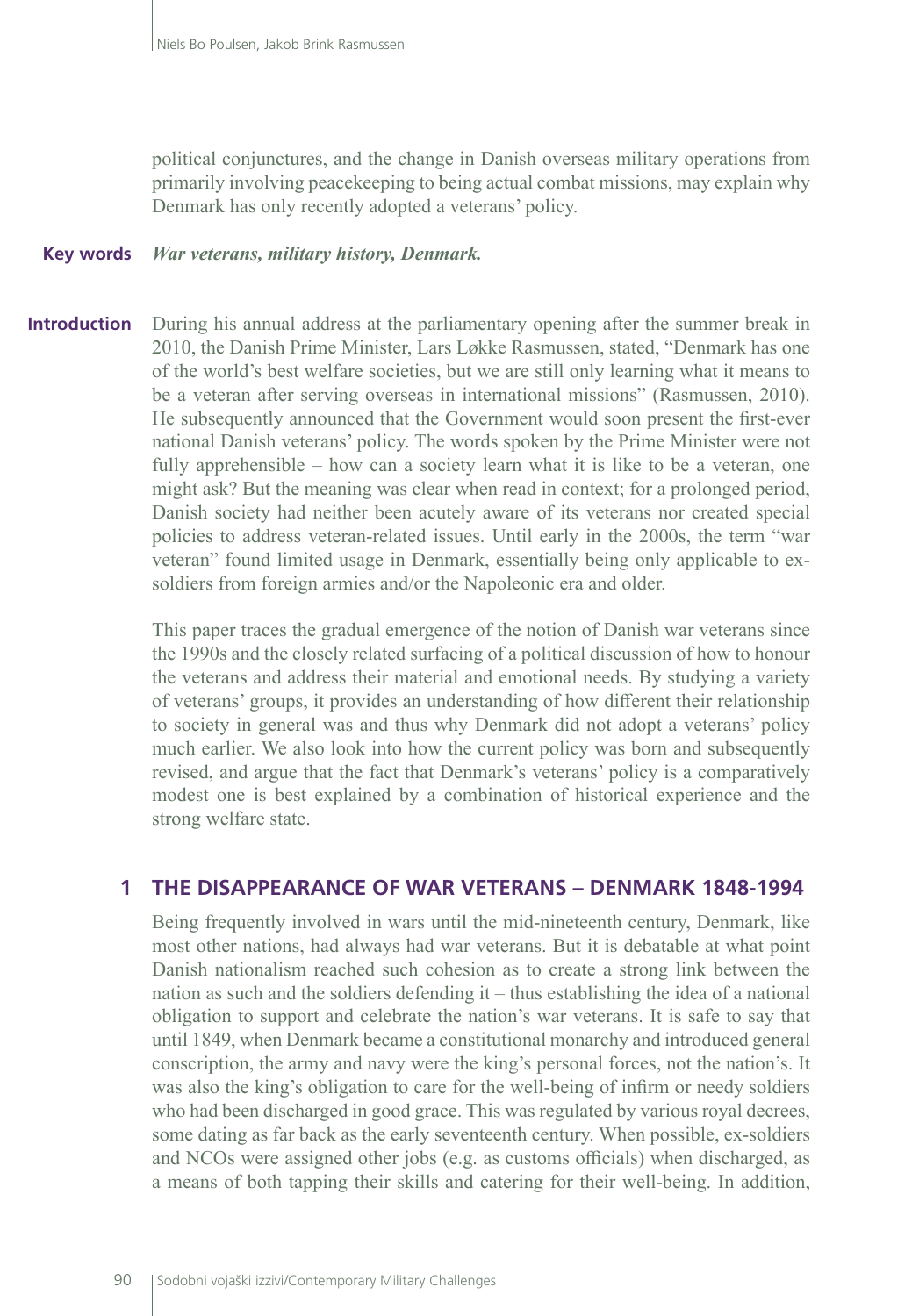special institutions such as *Kvæsthuset* (literally: the house of the wounded) were set up, serving both as military hospitals and as homes for infirm veterans.

These tasks were eased by the fact that the armed forces in early modern Denmark, by and large, consisted of a standing force of hired, often foreign, soldiers with a service span of around twenty years – so the soldiers rarely lived long after being retired, if they even reached retirement age. Nevertheless, with the emergence of a nationalist public opinion during the late eighteenth century, first among Copenhagen civil servants and intellectuals, and gradually as a mass phenomenon, the well-being of the members of the armed forces were increasingly seen as an obligation of the whole nation. This notion first emerged in earnest in Denmark during the Napoleonic wars, in which the country fought a brief war with England in 1801 and participated on the French side from 1807 to 1814 (Lundgreen-Nielsen, 1992). Following these events, a popular remembrance culture dedicated to the veterans came into being. It was during this period that Danish war monuments first began to celebrate "the common soldier" in their dedication texts (Adriansen, 2010). Significantly, this was also the first time private initiatives were taken to secure the material well-being of the wounded servicemen, as well as of the widows and orphaned left behind by those who had perished (Lundgreen-Nielsen, 1992, p. 113).

It was the combination of nationalism, democracy, general conscription and a new war – the Slesvig War of 1848-1850 – that in earnest created the conditions for the general acceptance of the idea that the nation ought to celebrate and, if need be, materially support its veterans and their dependants. In 1859, the veterans of the 1848-1850 Slesvig war organized themselves in *De danske Våbenbrødre* (the Danish brothers-in-arms): the first mass veterans' organization we know of in Denmark. As the name indicates, the term "veteran" was not the preferred self-description of these men. Indeed, when reading the material left by the *Våbenbrødre*, one does not find the term being used at all. This association had a threefold purpose: according to its statutes, the *Våbenbrødre* came together firstly in order to commemorate their joint experiences during the war; secondly, with the aim of strengthening the will to defend Denmark; and finally in order to render support to members in need. At its peak in 1877, after having admitted into its ranks the soldiers who fought in the 1864 war against Prussia and Austria, the association had around 30,000 members – a very respectable figure for its time (Poulsen, 2016). While a veritable "cult of the fallen soldier" – to use George Mosse's formulation – arose in Denmark over the next decades, the veterans achieved few tangible material benefits from having fought for Denmark (Mosse, 1991). But, more importantly, neither did they seem to expect such benefits. In line with the way various strata of society in medieval and early modern Denmark had established guilds which not only represented the members' corporate interests and maintained their identity, but also provided social security for them, the *Våbenbrødre,* via the association's membership fee and other sources of income such as a lottery, provided cheap loans, funerals and assistance to widows and orphans after the death of members.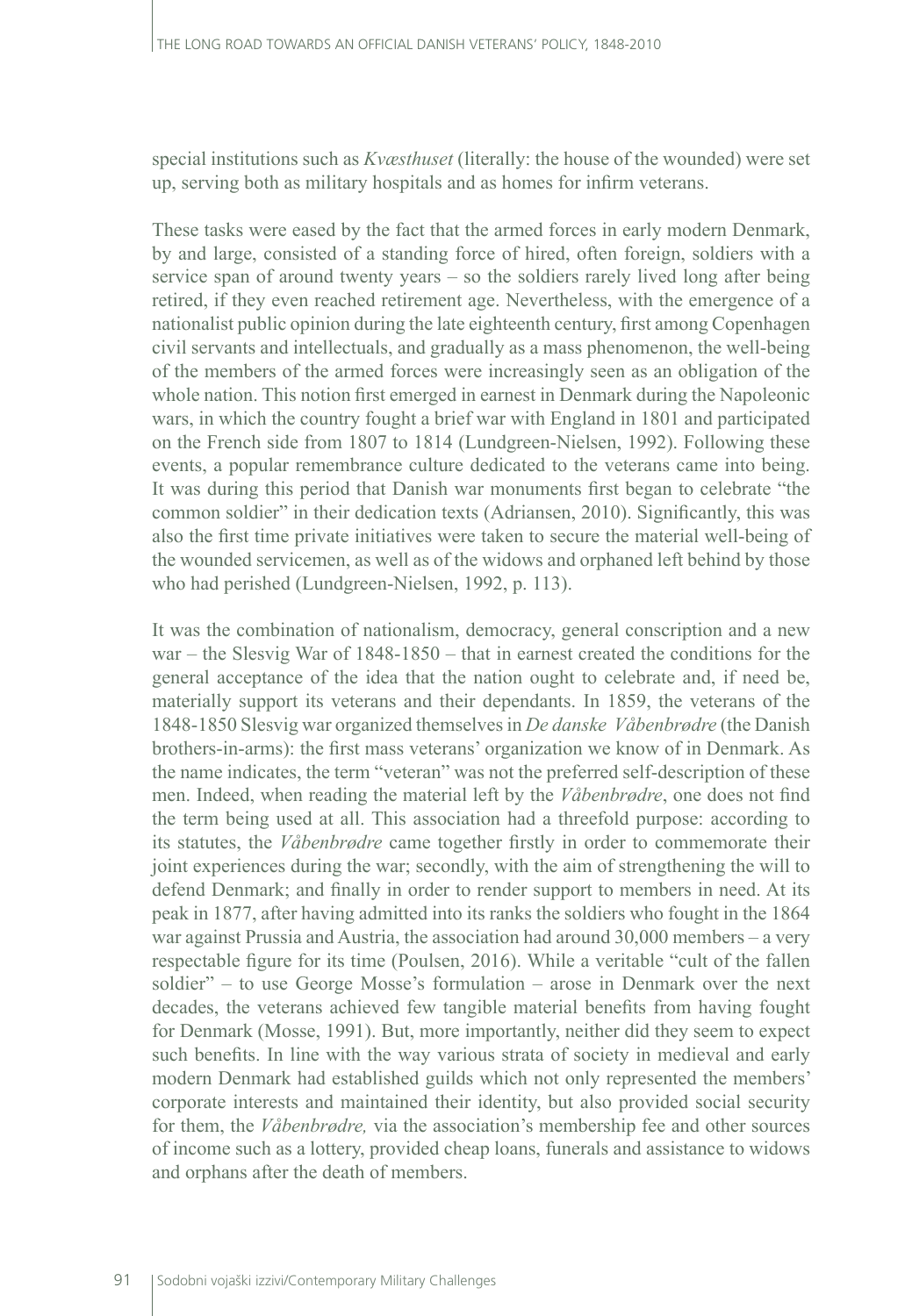Rather than vying for material support, the *Våbenbrødre* sought due recognition of the war veterans as national heroes, and in 1877, after sustained agitation, it obtained the reward of a medal to all men who had fought in the wars of 1848-1850 and 1864. Furthermore, in 1888, a 40-year anniversary gift was granted by the government to those who had fought in the 1848-1850 war. In 1898, all the veterans from the war of 1848-50 were declared eligible to receive an annual lump sum of 100 Danish Kroner as a token of the nation's appreciation. In 1914 – when the 50-year anniversary of the 1864 war was commemorated – this same gesture was also extended to the veterans of this war. It was, however, a very modest sum – equivalent to less than 1,000 euro a year in present-day value (Slaegtsalbum.dk). Furthermore, given that this annual gift was introduced as late as 50 years after the first of the Slesvig wars, only a fraction of the veterans benefited from this. Thus, while the almost 100,000 veterans of the 1848-50 and 1864 wars were held in high esteem by the nation, this did not turn them into an entitlement group deriving sizeable monetary or other material benefits from their service.

The 1864 war, in which Denmark was utterly defeated, was to become the last prolonged war fought on Danish territory. The defeat signalled the beginning of a time period characterized by a strong pacifist, if not outright defeatist, trend in Danish politics. Until 1949, when Denmark joined NATO, the Danish polity was deeply divided in its view of the utility of armed forces, and even during the Cold War Denmark remained, as aptly phrased by the historian Poul Villiaume, a "reluctant ally" (Villiaume, 1995). Three in particular of the four dominant political parties – *Venstre* (the Liberals), *Socialdemokratiet* (the Social Democrats) and *RadikaleVenstre* (the Left Liberals) – were manifestly anti-militaristic, and their virtual domination of the political landscape during most of the twentieth century contributed greatly to preventing the *Våbenbrødre* from playing a political role as such. The *Våbenbrødre*, in turn, contributed to their own increasing political impotence by deciding after the 1864 war not to admit new members. In contrast to neighbouring Germany, a strong patriotic and militaristic movement of veterans and ex-conscripts thus never materialized (Poulsen, 2016)**.** Equally importantly, while considerable commemoration of the wars took place, a comprehensive veterans' policy was never adopted, and there were virtually no material benefits rendered to the veterans except for some of the most highly decorated and severely disabled, as indicated above.

Denmark's ability to keep itself neutral during World War I, together with the rapid German invasion of Denmark on 9 April 1940, were highly significant factors in further limiting the role of war veterans in Danish society. This virtual absence of war between 1864 and Denmark's participation in the 1999 NATO action in Kosovo meant that the country ceased to produce war veterans, at least if we limit the definition to soldiers officially sent to war by the government under the Danish flag. This, however, does not imply that no war veterans emerged in Denmark during the first half of the twentieth century; only that the Danish armed forces as such did not produce any.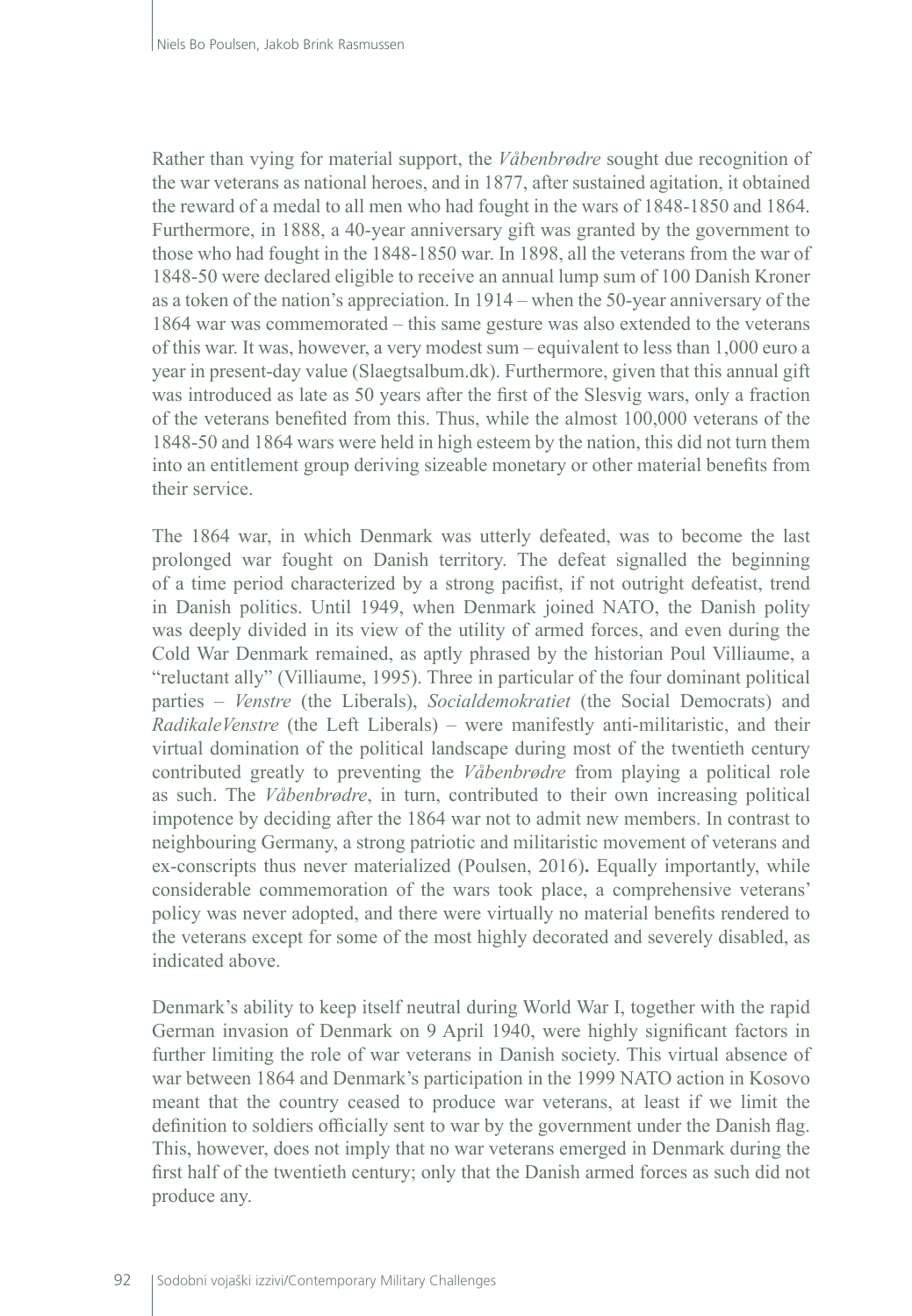After World War I, part of the territories lost to Germany in 1864 were recovered, resulting in Denmark "inheriting" 30,000-35,000 war veterans from Germany – the majority being members of the Danish-speaking population in Slesvig. In order to integrate this group into society, the Danish government adopted a generous package of measures to cater for the disabled veterans, as well as for the dependants of fallen soldiers. However, this legislation was not made universal, as it was limited to World War I veterans only (Marckmann, 2001).

During the decades following World War I, Danish citizens fought in such wars as the Russian Civil War, the Spanish Civil War and the Finnish-Soviet Winter War. These volunteers to foreign wars were, like previous groups of volunteers such as Danes fighting for the Entente during World War One, small and not awarded any official recognition as veterans.

World War II generated, if one applies a broad definition of "war veterans", four distinct groups of veterans – all essentially having gone to war without any official recognition from the Danish state. Firstly, around 6,000 Danish citizens volunteered for German armed service during the war, primarily in the Waffen-SS. Secondly, around 1,000 Danes joined the Allied forces. Thirdly, another 6,000 Danish sailors manned ships sailing for the Allies. Finally, a diverse movement of resistance fighters emerged. Depending on whether one only counts the hardcore of fighters, carrying out sabotage or applying other violent means, or everyone rendering support to the resistance fight, the figure is between a few thousand and up to 50,000 (Poulsen, 2016).

These groups related to official Denmark in very different ways in the post-war period. The former SS-soldiers were sentenced for treason, and in cases where they had been NCOs or officers in the Danish armed forces prior to their enlistment in the SS, they lost their positions and pensions. Believing that they had been unjustly treated, some of the veterans organized and tried to influence popular opinion in order to have their sentences nullified and to be rehabilitated. Their efforts were not crowned with any success, and most of the former SS-soldiers, instead of fighting a lost cause, turned their energies inward and established their own internal networks for both material assistance and commemoration. During the early post-war period the SS-veterans' associations were monitored by the Danish intelligence service, and as of today the only monument explicitly dedicated to these men is a small stone on a private lot of land in western Denmark (Poulsen, 2016).

In contrast, the members of the resistance movement and Danes in the Allied armed services were treated as heroes after the war. A significant number of monuments in their honour were erected, and the Danish state maintains a special museum dedicated to the resistance movement. Members of the resistance movement were, however, not given any special veteran status by the authorities, and their material and medical needs were administered under a piece of legislation devised for all who had been negatively affected by the occupation – the so-called *Erstatningsloven*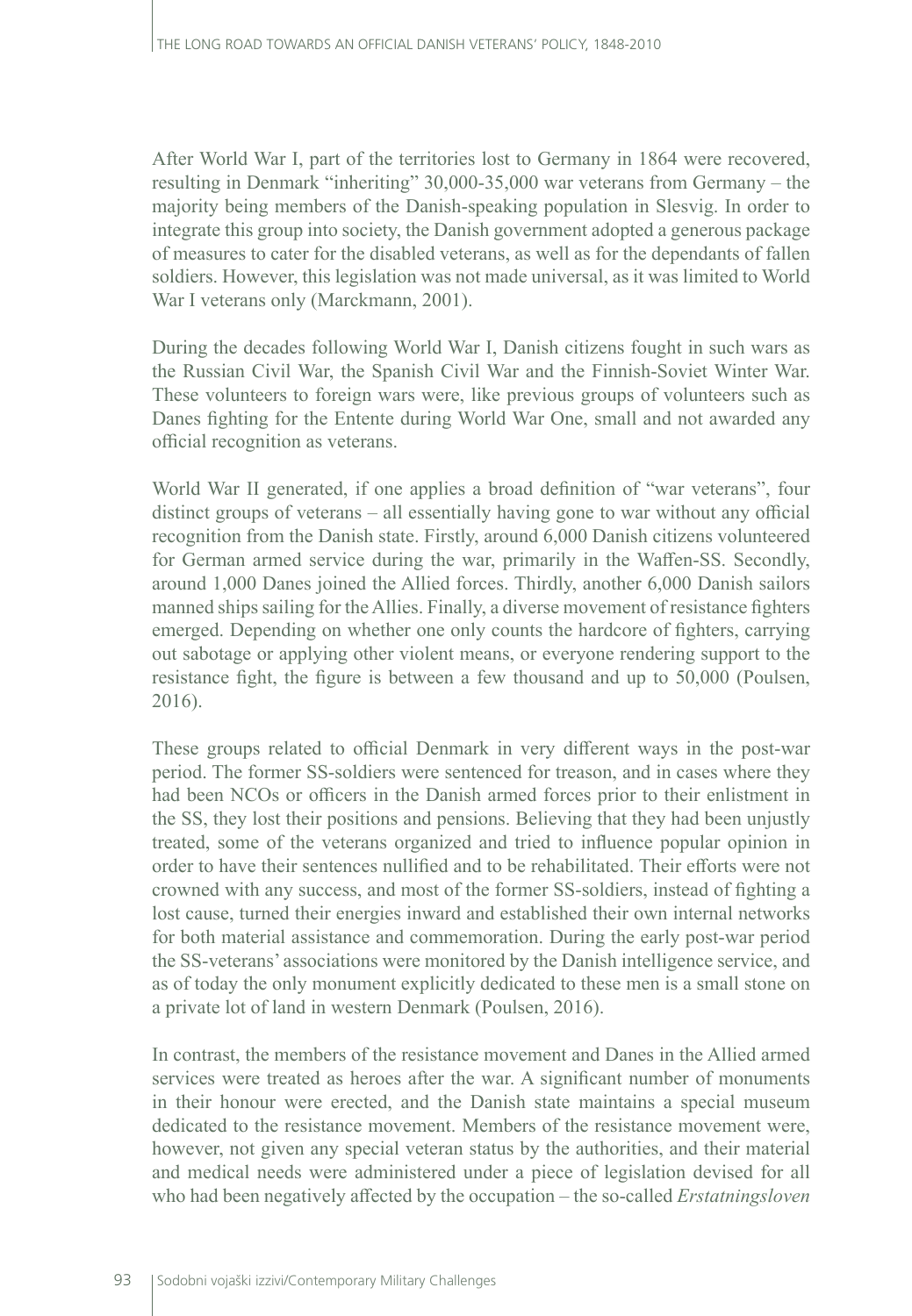(the Compensation Act) (Kirchhoff 2002, p. 126). The most significant step towards bestowing official recognition on the ex-resistance fighters was parliament's adoption of a fast-track procedure for obtaining a junior officer rank in the armed forces for those who so desired. However, only a minority of ex-resistance fighters availed themselves of this opportunity. Instead of seeking privileges for its members, the resistance movement officially declared that its members had simply done their patriotic duty, and expected neither medals nor entitlements. This set the tone, and no comprehensive set of measures was adopted. This in turn had consequences for the limited number of Danish soldiers who had seen combat on either 9 April 1940, the day of the German attack, or on 29 August 1943, when the Germans tried to disarm the remaining Danish forces. During the war a special commemorative medal had already been planned, but after the liberation in Spring 1945, when it became clear that the resistance movement did not want a medal for its members, the project was quietly shelved (Jørgensen, 2009). The only step taken was the introduction of an honorary gift, essentially modelled on the measures taken after the wars over Slesvig, to the wounded soldiers and the dependants of the fallen soldiers (Retsinformation.dk, 1940). Even today, the question over a medal to the soldiers fighting on 9 April and 29 August is debated in the Danish parliament at infrequent intervals (Krarup, 2016).

While the resistance movement members and the armed forces were celebrated nonetheless with numerous monuments and annual commemorative dates, such as 29 August and 5 May, one group whose members also had seen – at least indirectly – armed action was virtually forgotten: the war sailors. Almost one in six had died during the war, and Danish sea men had not only played a role in manning the ships that ran the gauntlet between German submarines in the Atlantic, but some had also served as crew members on the ships taking part in the Normandy landings in June 1944. The lack of popular – and state – recognition of the deeds of these men probably reflects both that the sailors were seen as essentially non-combatants, and also that the rank-and-file sailors came from the lower segments of society. On top of that, many sailors continued sailing abroad, and thus had limited visibility in Denmark, just as they had no strong organization to represent their interests. Only in 1969 was the above-mentioned legislation, related to those victimized by the war, extended to cover the sailors, and not until 2014 was a monument dedicated to the sailors erected, on Utah Beach in Normandy. In addition, a monument at the memorial complex *Mindelunden* in Ryvangen, devoted to resistance fighters executed by the Germans, has been planned (Arkitektforeningen, 2016).

Following the end of the war, the Danish defence force was only slowly and with considerable difficulty rebuilt, and after 1949 integrated into NATO. Whereas the dominant role of the armed forces during the Cold War was to participate in defending the country against an invasion from the east, Denmark also contributed to UN peacekeeping missions, both by seconding individual officers and by sending out contingents of regular troops, e.g. to Gaza and Cyprus. In addition, between 1948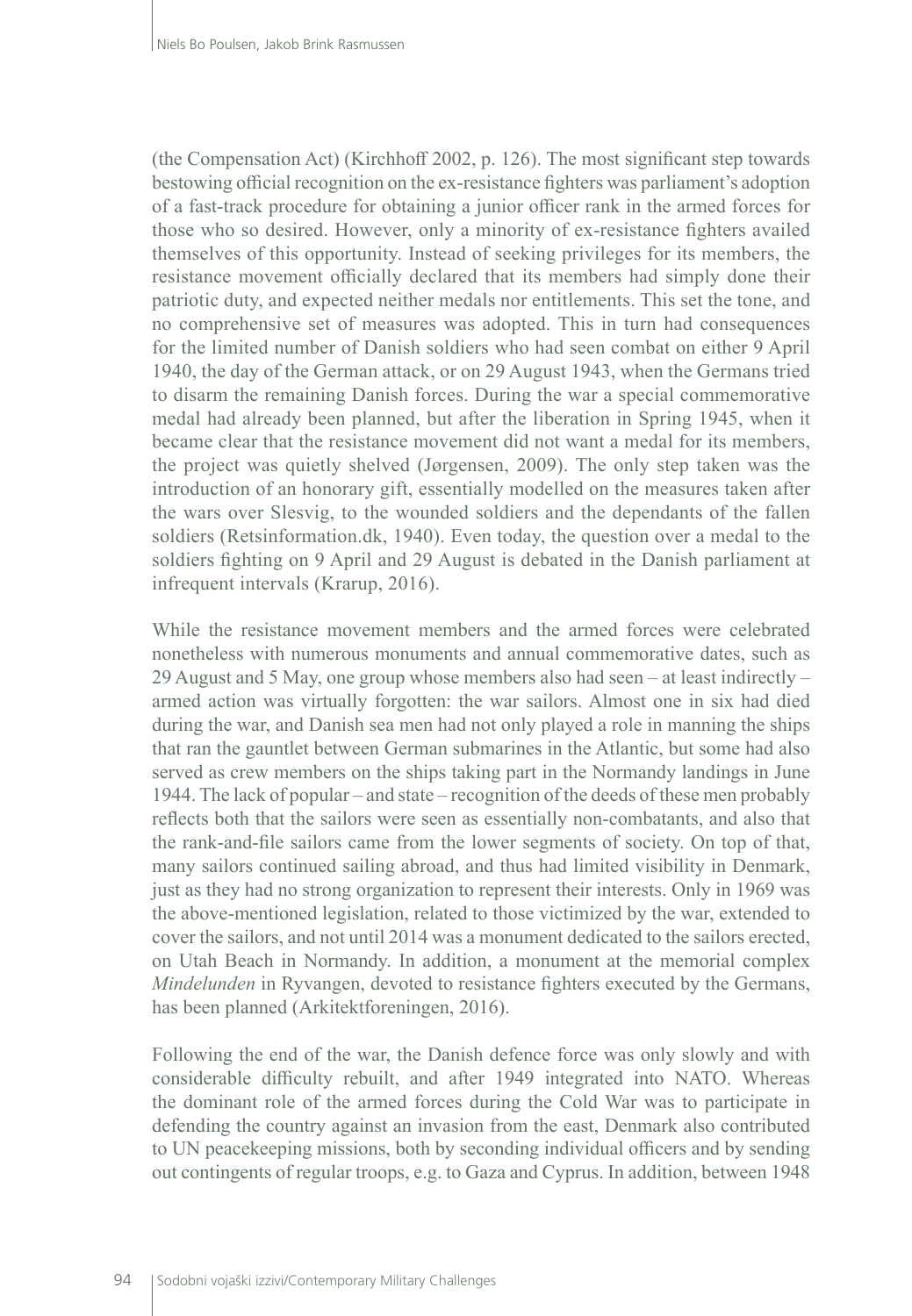and 1954, a Danish brigade was stationed in north-western Germany as part of the Allied occupation forces there.

These postings were by and large undramatic and virtually without any occurrence of combat or casualties. Although various small and informal "clubs" were established by the troops returning from the missions mentioned above, these associations were primarily inward-looking and did not really try to influence the greater public, or politicians for that matter. It was during this period that what eventually became the most influential contemporary Danish veteran organization, *De Blå Baretter* (The Blue Berets), was established. Although it was founded in 1968, this association enjoyed a relatively tranquil existence until the early 1990s, primarily serving as a venue for nostalgic and backward-looking activities rather than being a visible veterans' lobby organization.

One of the main reasons for this state of affairs may well have been the general anti-military attitude that characterized Denmark from the early 1960s until the 1980s. There was limited political interest in establishing a veterans' policy. Rather, the decision-makers' attention and energy was consumed by simply maintaining a credible defence force during a time period characterized both by successive periods of economic recession and by ever-growing demands for funding from other sectors. This was also the period during which a Danish welfare state was established in earnest, thus also eroding any need for special measures targeting the material wellbeing of veterans.

As this survey shows, the period 1848-1993 was characterized by a virtual absence of a comprehensive veterans' policy. This development can be explained by several factors. Firstly, the most distinct, popularly acknowledged and well-organized veterans – the *Våbenbrødre* – were active at a time when the state only had limited means at its disposal and when state support of citizens in need was virtually unheard of in Denmark, as well as abroad. In addition, the *Våbenbrødre* failed to put the question of material support for needy veterans on the agenda. Secondly, after 1864 the general population increasingly became alienated from the idea that a small state like Denmark could benefit from the use of military power – forcefully formulated by a leading opinion maker as *Hvad skal det nytte?* (translation: To what end should we defend ourselves?) Thirdly, after 1864 Denmark virtually ceased to produce veterans – at least if we define them as people being sent to war by the Danish state. As the *Våbenbrødre* failed to link up to associations of former conscripts or to open its own ranks to other veterans, such as the Danes who had fought in the Kaiser's army during World War I, no strong veterans' movement ever emerged. During the Cold War there was widespread disbelief that the defence force would ever be used for waging war, and if this did come to pass nonetheless, it was believed that such a war would rapidly escalate into a thermonuclear conflict, thus rendering any idea of a subsequent veterans' policy absurd. Furthermore, at least before the 1990s, Danish troops being sent on peacekeeping missions were generally the laughing-stock of the defence force. These soldiers were seen as holiday fighters whose biggest risk was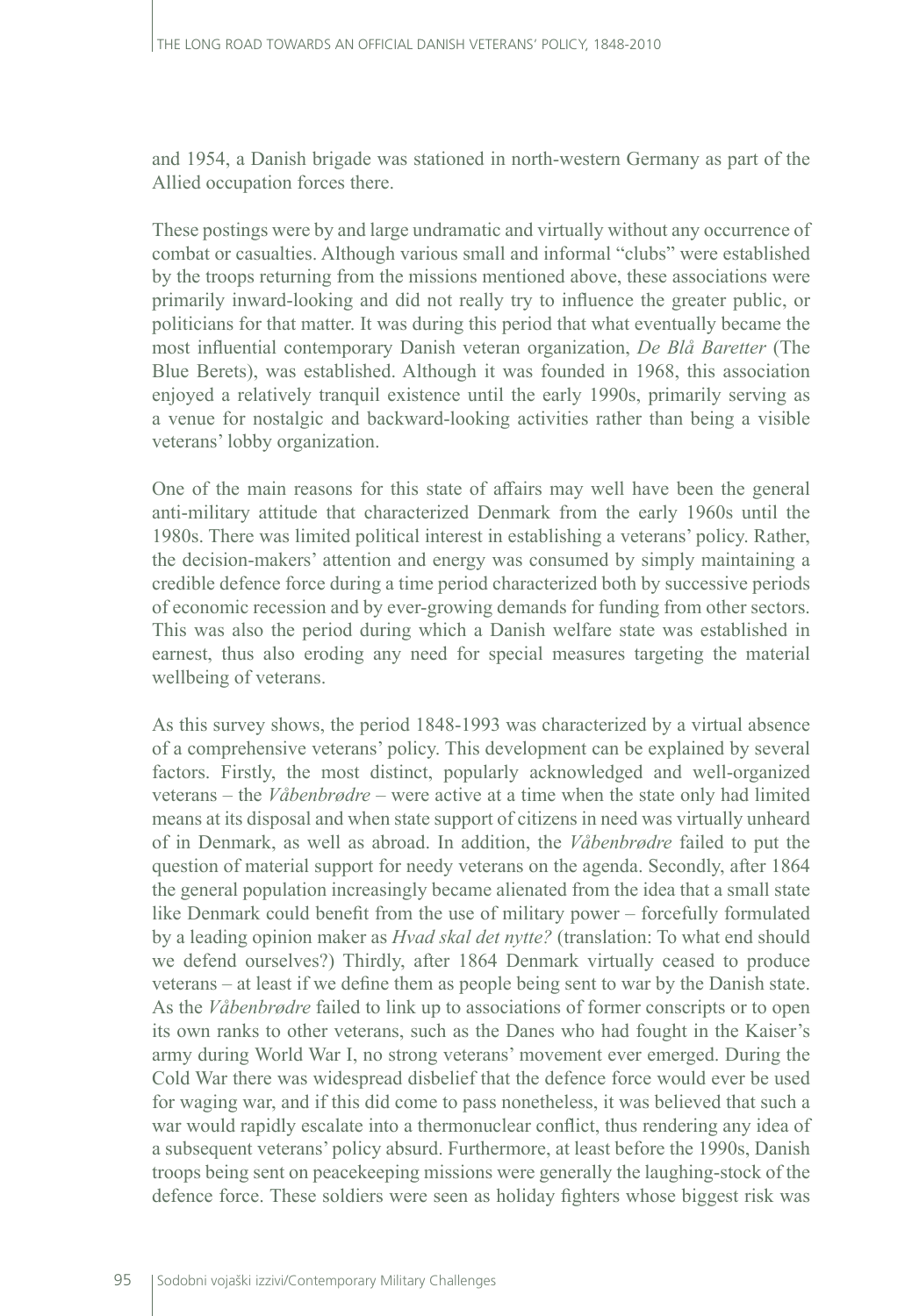getting sunburnt, excessively drunk, or experiencing an accident due to hazardous driving. This negative image of the Danish veterans, together with the establishment of a welfare state with generous benefits to the sick, maladjusted and needy, rendered a veterans policy both inexpedient and unnecessary, at least until the end of the Cold War.

## **2 FROM COLD WAR TO COMBAT MISSIONS: THE GRADUAL EMERGENCE OF THE NOTION OF DANISH WAR VETERANS, 1992-2010**

Considering this background, it is hardly surprising that neither the Danish government, the defence force, nor the population in general realised that the soldiers tasked with peacekeeping missions in former Yugoslavia from 1992 onwards were treading new territory.

The experiences of Danish soldiers in Croatia, and especially in Bosnia-Herzegovina (hereafter "Bosnia", differed significantly from what soldiers had become used to on missions such as to Cyprus. The more than three years of fighting between the different nationalist armies and paramilitary groups was characterized by an almost total neglect of the rules and customs of war. In contrast to the Cold War conflicts, where United Nations peacekeepers had been deployed and were by and large respected by the parties of the conflicts, events in Croatia and Bosnia showed that neutral peacekeepers could also be targeted by the warring parties – the range of incidents ran from threats and hostage-taking over extensive mining to sniping and shelling. Furthermore, the peacekeepers had to tackle such threats with inadequate mandates informed by their previous missions, where actual fighting had normally ceased and the parties were in the phase of peace negotiations (see for instance Rasmussen, 2014; Burg & Shoup, 1999).

As the war in Bosnia dragged on, it soon became obvious that there was absolutely no peace to keep. In addition, due to the weak mandates, the international peacekeepers could do little when extreme violence was directed toward civilians. The prime example of the Security Council's inadequate means of response to new types of conflict was the genocide in the Srebrenica enclave in July 1995, in which a Dutch battalion was incapable of stopping the advancing Bosnian Serb units from entering the area and subsequently killing around 8,000 Muslim men and boys. Albeit on a lesser scale, Danish soldiers, in both Croatia and Bosnia, experienced similar events during their deployments between 1992 and 1995 (Rasmussen, 2014). To a certain extent, the situation was repeated when Danish troops were sent to Kosovo in 1999. However, dramatic as they were, events in the Balkans were surpassed by what happened when Danish contingents from 2001 and 2003 respectively, were seconded to Afghanistan and Iraq; in contrast to the missions in the Balkans, the missions in Afghanistan and Iraq were actual combat deployments.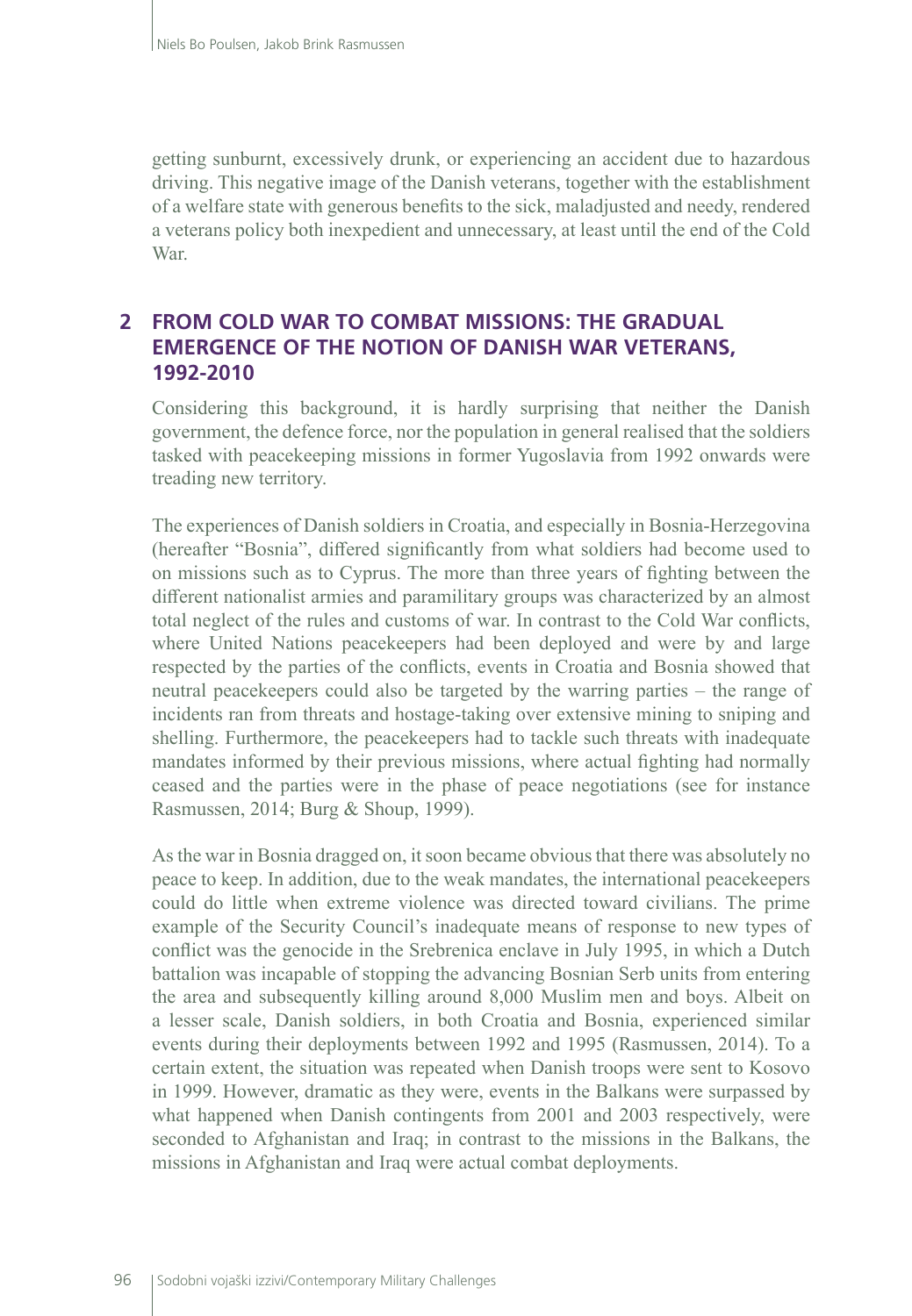Thus, from 1992 onwards an almost uninterrupted stream of soldiers returned from "hot missions abroad", and in 2009 it was estimated that Danish soldiers had served almost 60,000 tours of duty abroad since the end of the Cold War.<sup>1</sup> During the last two decades, Denmark has thus experienced a significant change in its political willingness to use military force, accompanied by an equally remarkable shift in how the population perceives the military. Following activities in Afghanistan and Iraq, it has become somewhat more publically acknowledged that casualties accompany participation in war. Between 2002 and 2014, Denmark suffered 43 causalities – the highest national rate in the ISAF force relative to population size.

Both politicians and the population responded to the severe fighting and the high number of casualties with remarkable tolerance. Seen in the context of decades-long scepticism towards using the military instrument, this signified a remarkable change in the role and visibility of the armed forces in society (Jakobsen, 2004). Another, related, change was on its way, too: the notion of Danish war veterans. Until the late 1990s, how to care for former servicemen was something contemporary Danes associated with American Vietnam war movies. But now a number of popular initiatives appeared. A yellow ribbon calling for the support of "our soldiers" was introduced in 2007 by a newly established association for family members of soldiers deployed on international missions (Hornemann, 2009). The bumpersticker version rapidly gained visibility and appeared on a large number of vehicles across the country. In less than a decade this and other steps to honour the veterans developed into an elaborate body of official and semi-official measures, including almost a dozen different associations related to war veterans. On 5 September 2009, the nation celebrated its first national flag day to celebrate both veterans and those who are currently deployed. One year later the first-ever Danish veterans' policy was adopted, and in 2011 a major national monument, dedicated to Denmark's fallen in international military missions since 1945, was inaugurated.

It is safe to claim that prior to Denmark's decision to deploy troops to Afghanistan, following 11 September 2001, there was limited public awareness of the fact that more and more Danish soldiers were returning from missions in warlike conditions abroad. It is instructive that the word "veteran" was virtually absent from public discourse at the time and only came into use as a term for Danish soldiers returning from abroad during the 2000s.

Likewise, the actual term "war veteran" or simply "veteran" only appeared in earnest in parliamentary debates after the adoption of the veterans' policy in 2010.<sup>2</sup> It was therefore not until the spring of 2011, when MP Holger K. Nielsen, from the leftist *Socialistisk Folkeparti* (the Socialist People's Party), asked the MoD a question about economic compensation to "war veterans", that the term entered parliamentary

<sup>&</sup>lt;sup>1</sup> *This figure does not, however, represent the total number of veterans, as a considerable number of personnel completed more than one tour of duty.*

*<sup>2</sup> Based on a search of the official records of the parliament at http://www.ft.dk/.*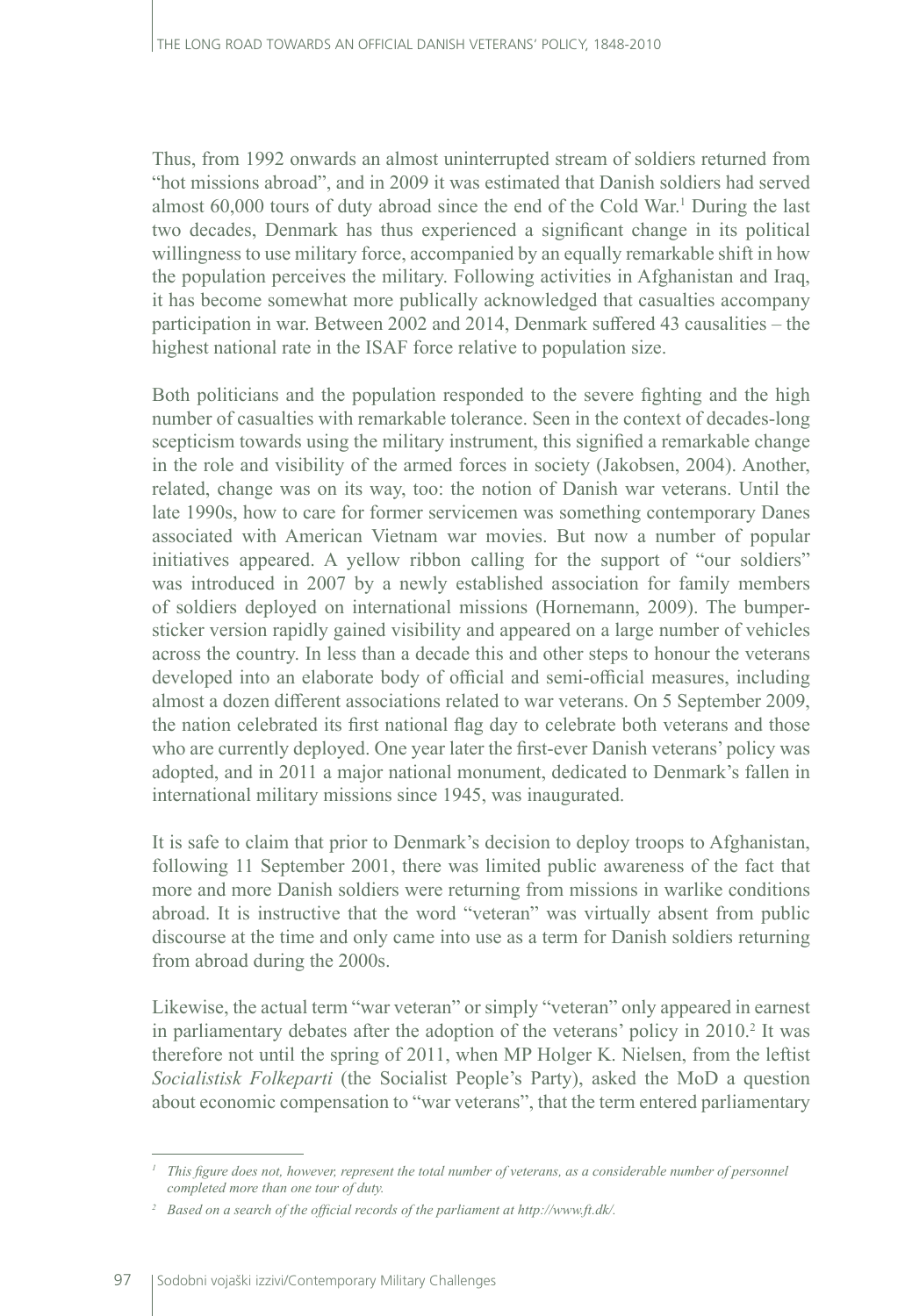debates (Question no. S 1677, 2011). The only exception was a debate from 2009 in which MPs discussed the possibility of establishing a "veterans' home" (Question no.1591, 2009).

While some debate about the well-being of returning soldiers had taken place in parliament during the Yugoslav wars of succession, it was clearly the much more "warlike" missions in Afghanistan and Iraq which ignited a much deeper popular and political interest in Denmark's homecoming soldiers. In contrast to the discussions during, and in the immediate aftermath of, the Balkan missions of the 1990s and early 2000s, a novel feature characterized the new discussions: the preventive element; the focus on preventing occurrences of PTSD was reflected in several inquiries to the MoD. For instance, in February 2003 MP Villy Søvndal – also from *Socialistisk Folkeparti* – posed the following question to the minister:

Does the minister intend to inform the Danish soldiers who are to be sent to the war in Iraq that previously deployed [soldiers] have returned with diseases that in public debates are referred to as "the Gulf Syndrome"? (Question no. S 2090, 2003).

While the quotes above concern purely clinical issues related to international deployments, the discussions following Afghanistan and Iraq also took a rather socio-economic turn. This was reflected later in 2006, when MP Holger K. Nielsen asked the MoD the following question:

*"*What initiatives does the minister intend to undertake in order to ensure that relatives of deployed soldiers who die or incur debilitating injuries during deployment avoid falling into economic hardship as a result of the Danish Defence's inadequate compensation regulations*?"* (Nielsen, 2006)

This review of Danish debates on the status of Danish soldiers returning from international missions points to a general tendency: discussions about veterans seem to have been dependent on Danish participation in a new type of mission beginning in the early 2000s. That they triggered growing public and political interest in the matter was probably due to a combination of factors. First of all, these missions were much more violent than previous ones, thus resulting in more casualties and a greater number of veterans in need of physical rehabilitation. In addition to a number of soldiers developing psychological problems following participation in Iraq and Afghanistan, it was also at about this time that it became clear to the public that some of the soldiers who had been posted to the Balkans during the 1990s were suffering from mental health problems. Thirdly, it deserves mention that Denmark's participation in the American-led war against Iraq in 2003 severely divided politicians. Although all politicians spoke in a pro-veteran discourse, one cannot avoid wondering whether the increased focus on the veterans' wellbeing by some of the politicians who were against the war in Iraq was a subtle attempt to delegitimize the war.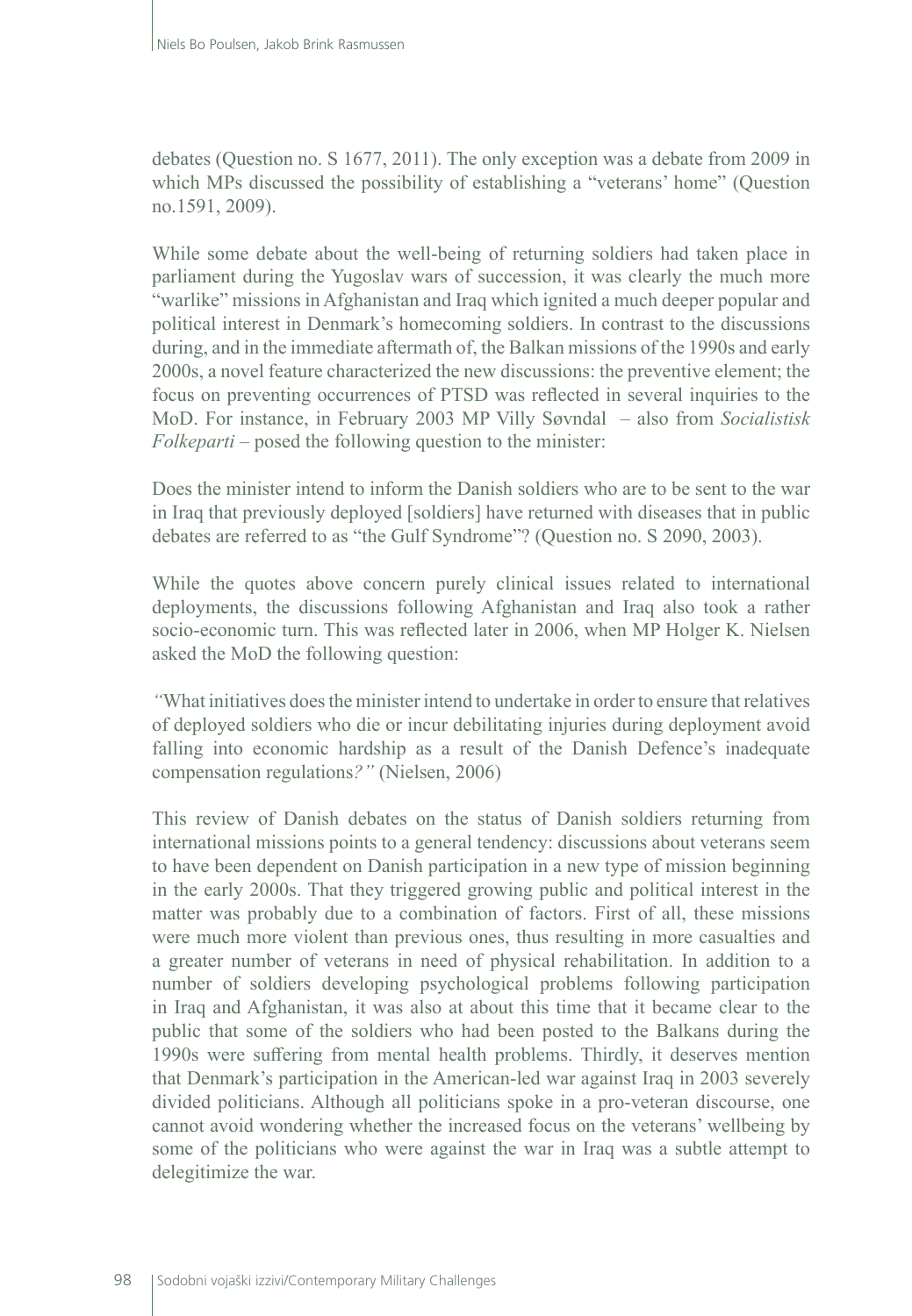### **3 THE FORMULATION OF DENMARK'S VETERAN POLICY IN 2010**

In October 2010, the Danish government adopted the country's first-ever national veteran policy. The adoption of the 2010-2014 defence agreement, which preceded the veteran policy, was backed by all parties except for *Enhedslisten* (the Unity List) – a socialist party known for its opposition to the country's armed forces. The period surrounding the adoption of the policy triggered some interesting public debates regarding veterans' position in Danish society, as well as debates about the need to offer veterans special treatment in a number of areas. These debates could be observed in both press and parliamentary settings. The following section will focus on the discussions in the press.

It was during 2008 that the idea of formulating a national veteran policy gained momentum.<sup>3</sup> It seems that the debate was pushed forward by individuals and not as a result of extensive group mobilization "from below". Among the most noteworthy of these individuals was MP Jørgen Poulsen from the ultra-liberal party *Ny Alliance* (New Alliance), the former secretary general of the Danish chapter of the International Red Cross. In April 2008, Poulsen commented harshly on how the Danish population as a whole and the government in particular responded to being at war. According to Poulsen, Danes simply did not realize that Denmark was now a belligerent nation. This was due to the nation's lack of military experience in the past, which had resulted in a non-existent "culture of war and veterans":

"Other countries that are more experienced belligerent nations have a system that gives the impression that it is not only soldiers who go to war but the whole nation. (…) There is a need for the [Danish] government to implement a genuine veteran policy. (…) [W]e have generally failed in developing a culture in which we as a nation express our appreciation of the effort that the soldiers make and the sacrifices that some soldiers face, as well as the grief that this causes their families" (Poulsen, 2008).

Poulsen's comments brought to light exactly what seems to have been the challenge for Denmark at this point; the almost complete lack of war experience from 1864 up until the 1990s had left the country (and its politicians) in a peculiar situation: the nation as a whole had virtually no experience with "modern veterans" and absolutely no knowledge of the challenges associated with returning war veterans.

Following almost a decade of continuous participation in the wars in Afghanistan and Iraq, public debates intensified between 2009 and 2010, one of the main points of contention being whether disabled war veterans should be given preferential treatment. Members from the *Dansk Folkeparti* and *Venstre* argued in a major Danish newspaper that veterans should enjoy special treatment in Danish society. They argued, "that those folks who have fought for ideals enjoy special rights, or at least they ought to" (Kingsey, 2009). A high-ranking member of the largest

*<sup>3</sup> A survey of the media by means of the Danish news media search engine INFOMEDIA.dk indicates that there was absolutely no media coverage of the subject prior to 2008.*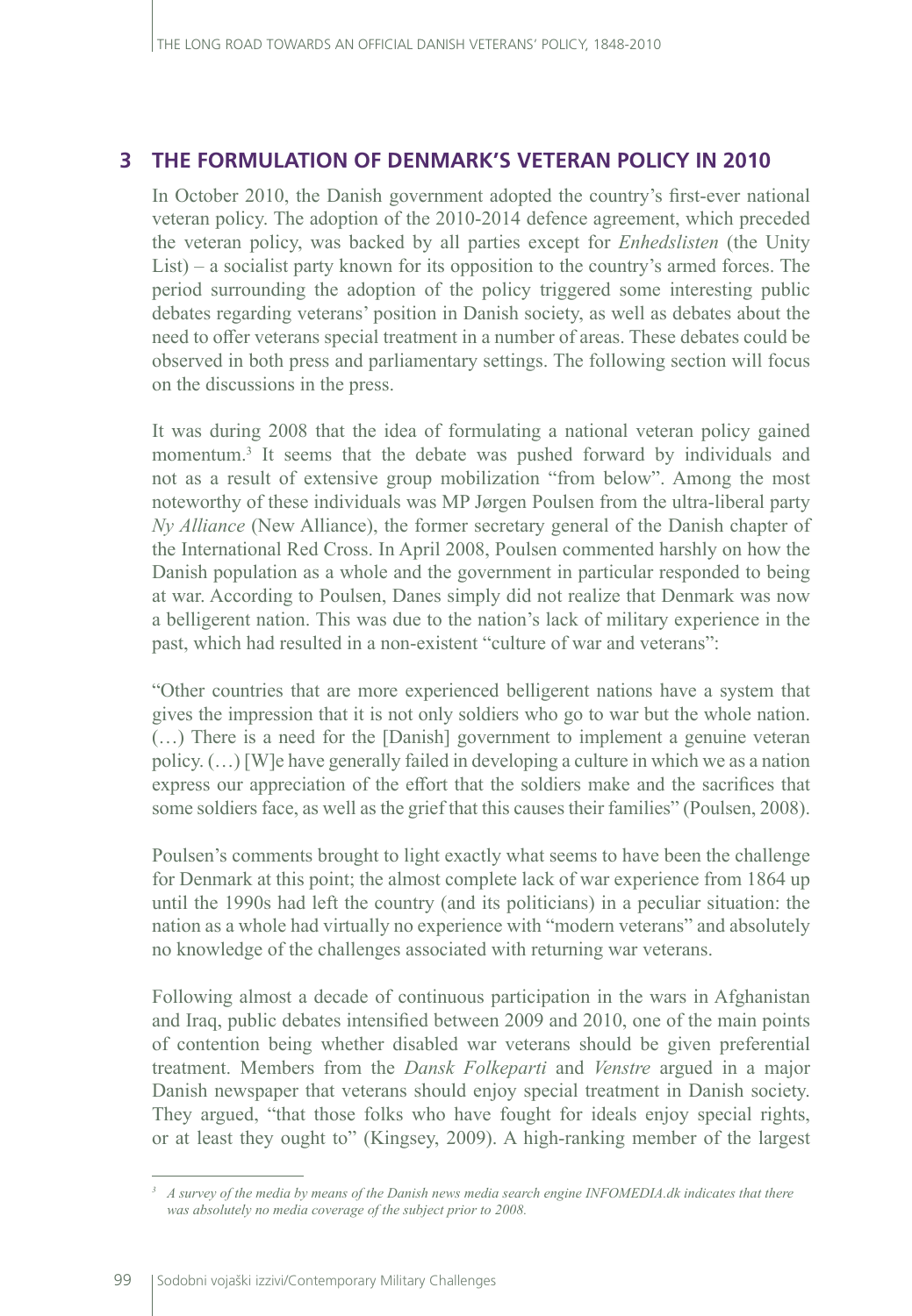opposition party at that tim*e, Socialdemokraterne,* used the same rhetoric in the same article (Kingsey, 2009). However, not all parties in parliament shared this view. The parliamentary party speakers on disability politics from *Det Radikale Venstre* and *Socialistisk Folkeparti* argued against secluding Danish veterans from the general health system and establishing a privileged system for them. They argued that even though veterans constituted a "special group" who should be offered services related to their needs, it would be an improper move if the Danish government decided to start treating its citizens differently – even though some of them had served in international military missions (B. dk, 2009).

It was not only politicians who tried to impact the debate prior to the adoption of the veteran policy in 2010. Other actors within the military forces, former officers and NGOs also had their say in the debate. Bjarne Hesselberg, then president of *De Blå Baretter*, argued in late 2009 that Danish society was obliged to offer special treatment for its veterans because it had sent them to war:

"Society has to define for itself what commitments it has towards the soldiers and their families before and after a deployment. Society is designed to take care of citizens who live in Denmark (…); now we will see problems [related to war veterans] arising because of policies decided by a majority in parliament." (Svendsen, 2009).

Directly asked whether Danish society should establish a kind of parallel health and welfare system geared towards veteran care, Hesselberg argued that:

"(…) if the soldier returns with a disability and is ready to get back to life, to rehabilitation and disability housing, which the municipal system cannot offer at the moment, there is a need for an extraordinary allocation [of resources] compared to other disabled people. You might call that a parallel system." (Svendsen, 2009).

Finally, Hesselberg argued that the main argument in favour of special treatment of veterans lies in the soldier's profession:

"You can have a political opinion on whether Iraq, Afghanistan or the Balkans were a good idea. The soldiers who are deployed can privately assess whether they agree or not, but they do what a parliamentary majority has asked them to do." (Svendsen, 2009).

The discussions on how to treat Danish veterans also caused representatives from Danish disability NGOs to take part in the debate. Susanne Olsen, president of *Dansk Handicap Forbund,* agreed with Hesselberg that veterans constituted a special societal group and *could* be entitled to special treatment (Kingsey, 2009). However, it is interesting to note that, six months later, Susanne Olsen radically changed her opinion. Following a comment by Colonel Lars R. Møller in March 2010, that veterans should enjoy preferential treatment when it came to certain clinical services, Susanne Olsen made the following statement in a Danish newspaper: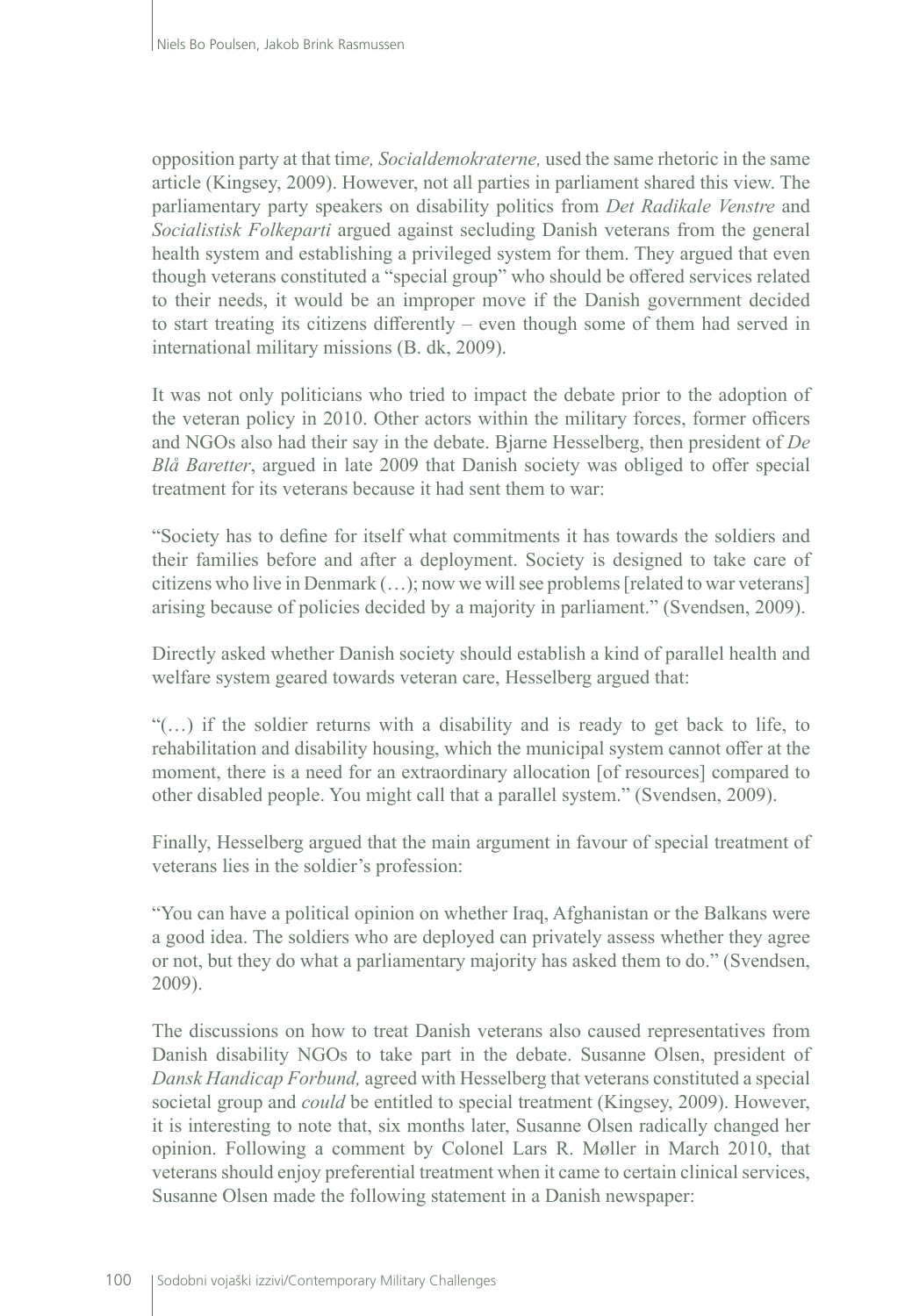"(…) I think it is unacceptable that a military commander demands special status for soldiers by demeaning all other human beings with a disability. It is despicable that we even have to have this discussion. Soldiers should be treated on equal terms and with the same respect as anyone else with the same disability" (Pedersen and Westh, 2010).

It seems that the closer the adoption of the veteran policy came, the more public discussions turned into a battle between different stakeholders about the limited resources allocated to the disability sector.

It is important to note that not all veterans called for treating veterans differently from other citizens, and thereby did not agree with people such as Hesselberg. Debates between the veterans themselves also surfaced a few months before the government adopted the veteran policy. An example of this is Danish veteran Kasper Kiran Larsen, who had lost half of his right arm and all of his right leg. Larsen argued that he thought it would be wrong if society differentiated between injured soldiers and people born with a handicap or someone who had been involved in a traffic accident (Vaaben, 2010). As he stated during an interview:

"I would not like to take somebody else's place [in the queue], just because he had not been deployed to Afghanistan" (Vaaben, 2010).

On the other hand, the same year a fellow severely handicapped veteran argued in an interview that as he had fought for Denmark in Afghanistan, veterans like him were entitled to special treatment by the Danish authorities (Ravnø et al., 2010). Thus, as in the debate between Danish politicians, the debate between veterans themselves revolved around whether "veterans" were to be seen as a distinct societal group with special privileges, or whether they should be treated in the same way as any other Danish citizen.

This debate by and large ended with the government's official veterans' policy in 2010. After uttering the words quoted at the beginning of this article, the prime minister announced that an official veterans' policy would be adopted very soon, and he concluded with the words, "Our veterans shall be given the necessary support and treatment" (Rasmussen, 2010). This was hardly a revolutionary statement, and when the policy was presented to the public a week later, it essentially represented a consolidation and comprehensive review of existing means and policies, rather than the breaking of new ground (FMN, 2010). The policy was named "recognition and support", reflecting that these were considered to be the two main aspects of the issue. Among the main innovations in the policy was the establishment of a Veterans' Centre with subunits in a number of major towns. This centre was to assist the veterans and act as a "single point of entry" – thereby addressing what many veterans believed to be a major problem: the public sector's tendency to point to another agency when a problem related to veterans needed to be addressed. Another important element in the policy was that physically and mentally disabled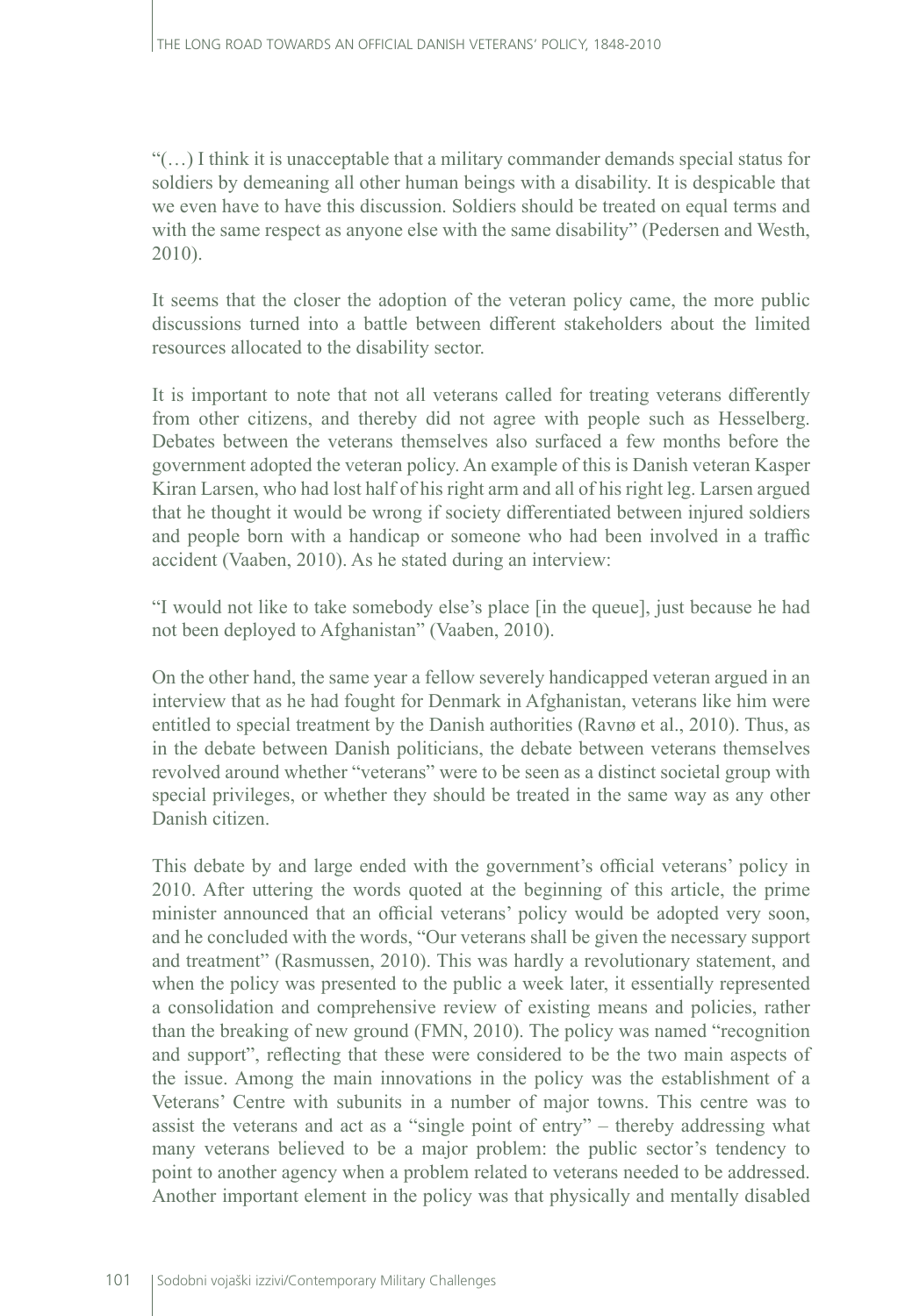veterans were placed on an equal footing with respect to the rules regulating their right to a disability pension. Funding to veterans' self-help groups and peer-topeer counselling (i.e. counselling from one veteran to another) was also increased. In terms of recognition much had already taken place prior to the adoption of the policy – the annual flag day had already been established in 2009, and the national monument, which was inaugurated in 2011, had also been decided upon earlier. The most tangible addition to these measures was the introduction of a veteran's card – a credit-card-sized document which attested that the person in question was a war veteran. However, the card in itself carried no privileges with it, and the government had made no initial arrangements with private companies or other non-state actors for providing discounts in restaurants and amusement parks, for example. When the first cards were issued, the Minister of Defence, Gitte Lillelund Bech, merely stated, "I would like to invite private companies, NGOs and public institutions to find new ways of recognising our veterans. It may be free bus rides on national flag day on 5 September, a 10% discount at the auto repair shop, or free access to the town festival; the only limit is your own imagination, and I hope that private initiatives will flourish" (Bech, 2011).

In the autumn of 2016 the veterans' policy was reviewed; without, however, any major changes being introduced, and without substantial popular debate (FNM, 2016). Evidently, all the major political actors and interest groups have bought into the existing, rather modest policy.

Based on the above background, one might ask why it took Denmark so long to adopt a veterans' policy and why the existing policy is rather a modest one? **Conclusion**

> This is best explained by a number of historical, cultural and political factors, among which the virtual absence of war since 1864 is the most striking. Following Denmark's increasing involvement in "hot" UN and NATO missions since the end of the Cold War, the notion of Danish "veterans" has resurfaced, both as a political factor and as a subject of study. As demonstrated in this article, virtually all groups of veterans prior to the 1990s have enjoyed rather limited benefits and have in many cases been marginalized. That Denmark suddenly adopted a veterans' policy was fostered by the new missions in the Balkans, Afghanistan and Iraq. These missions created a whole new generation of more vocal war veterans, just as the wars they participated in represented a new type of military engagement for Denmark.

> Danish war veterans have, however, not evolved into becoming an entitlement group with the right to special health care or access to substantial social privileges. This may be explained by the existence of a strong welfare state and a relatively wellfunctioning health care system. More significant is the upsurge in support for the veterans ranging from the large and visible public initiatives, such as the national monument or the flag day, to numerous private initiatives.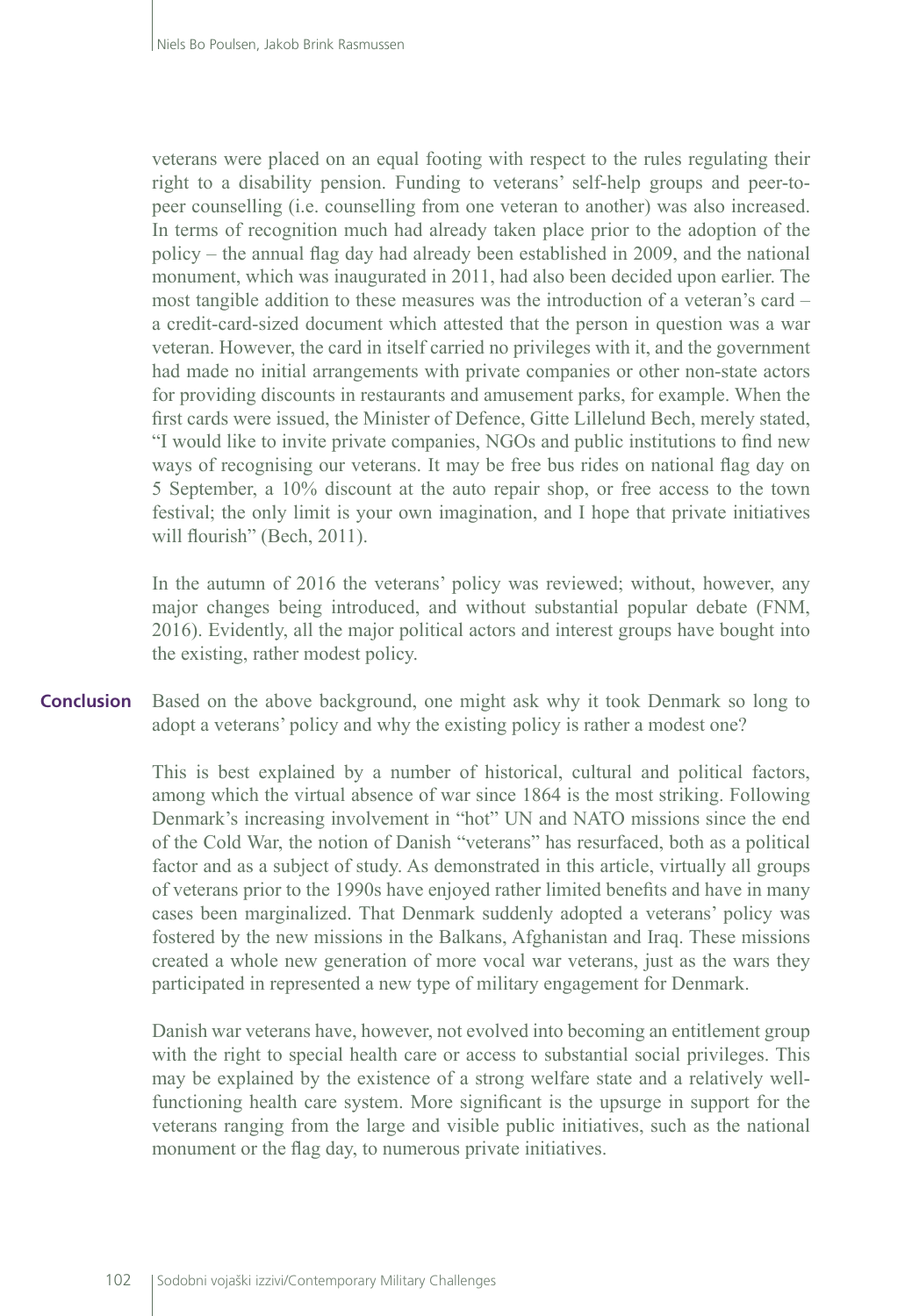It remains to be seen whether we are currently experiencing the peak of Denmark's newfound interest in its veterans. On the one hand, one may argue that the area has been depoliticized, as virtually all parties are subject to the defence agreement and the veteran policy, which was adopted as a result of said agreement. Furthermore, the various veterans' organizations have – save for a number of small and rather inconsequential ones– endorsed the official veterans' policy. It may also be speculated that given that neither the war in Afghanistan nor the war in Iraq resulted in a solid victory, the Danish population and Danish politicians have increasingly become war-weary and there are no indications that we are going to see Danish troop participation in land warfare on a scale equivalent to the period between 2001 and 2014 for years to come. Hence, in the foreseeable future, Denmark is unlikely to produce as many veterans as during the last decade.

Yet, there are also signs that the veteran cause may not fully have run out of steam. First of all, Denmark now has a significant number of its population with "war veteran" written in their CVs, and this part of their identity may actually grow rather than fade over time. Secondly, if we look at such historical cases of severe trauma as concentration camp inmates and Holocaust survivors, it is known that severe psychological problems often only fully emerged decades after returning from the camps. Thus, the current number of cases of maladjusted veterans may only be the tip of the iceberg. In addition, since contemporary Danish culture is considerably influenced by American culture, American ways of honouring war veterans may be adopted as part of the general transfer of culture. An early example of this could be seen when the movie "April 9" was shown for the first time in March 2015. In a gesture quite uncommon to Danish movie audiences (but well known to anybody who has been to a spectator sport in the United States), a Danish veteran from April 9, 1940, who was present in the auditorium, was given a standing ovation.

Although major political adjustments to the current veterans' policy are hardly likely for the foreseeable future, one may conclude that the very fact that Denmark now, for the first time in a century, is home to a significant number of war veterans, means that the last word about how to support and honour the Danish veterans has not yet been spoken.

MOD: Ministry of Defence MP: Member of Parliament NATO: North Atlantic Treaty Organization NCO: Non-Commissioned Officer NGO: Non-Governmental Organization PTSD: Post Traumatic Stress Syndrome UN: United Nations **Abbreviations**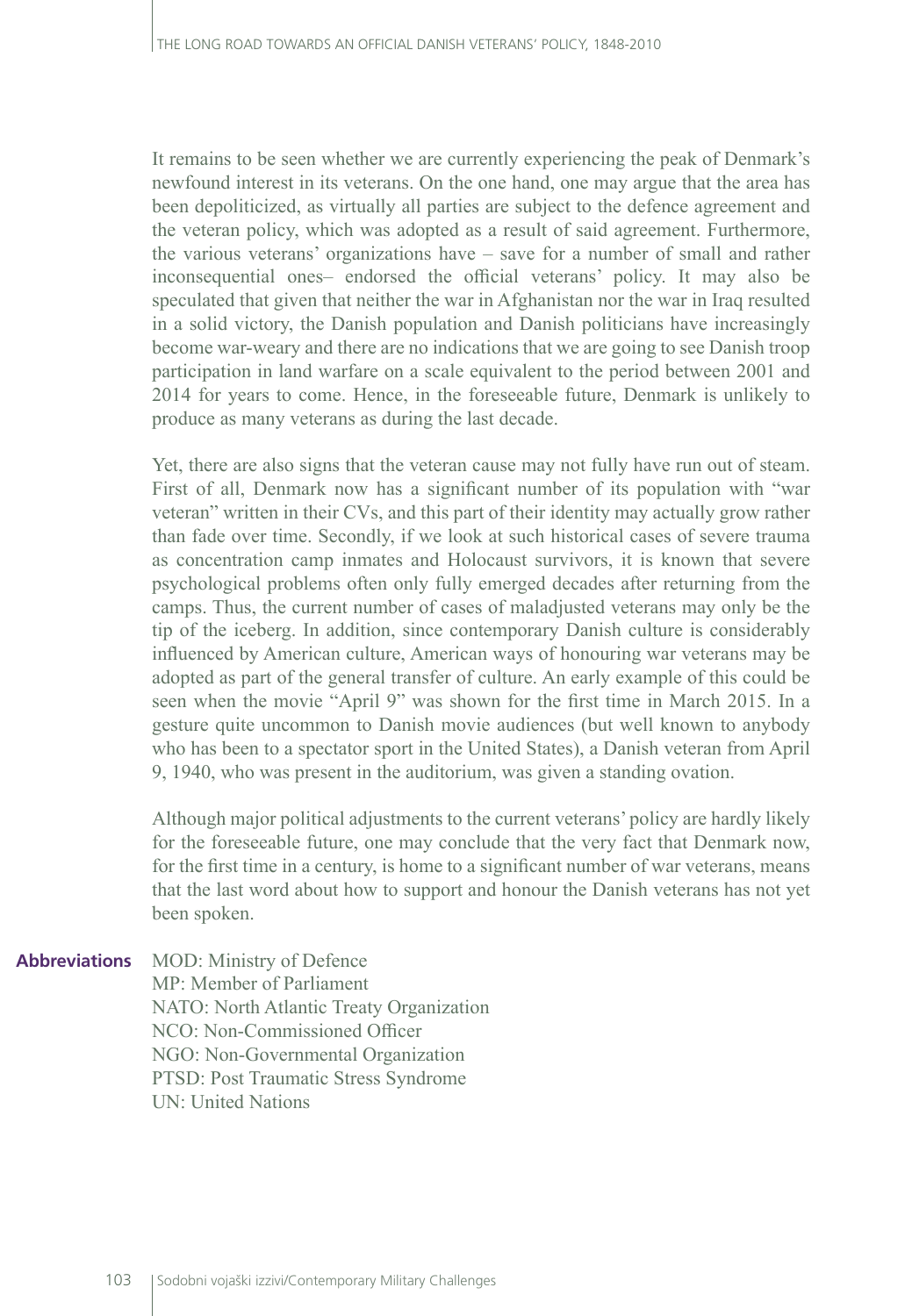#### **Bibliography**

- *1. Adriansen, I., 2010. Erindringssteder i Danmark. Monumenter, mindesmærker og mødesteder. Copenhagen: Museum Tusculanums Forlag.*
- *2. Arkitektforeningen, 2016. [https://www.arkitektforeningen.dk/konkurrence/mindesmaerke](https://www.arkitektforeningen.dk/konkurrence/mindesmaerke-i-mindelunden)[i-mindelunden.](https://www.arkitektforeningen.dk/konkurrence/mindesmaerke-i-mindelunden) Accessed 15 October 2016.*
- *3. B.dk, 2009. Politikere splittede over veteran-hjælp.Berlingske. Available at:*
- *4. <http://www.b.dk/danmark/politikere-splittede-over-veteran-hjaelp>. Accessed 5 December 2016.*
- 5. *Bech, G. L., 2011. I Danmarks tjeneste. [Online] Bornholms Tidende. Available at [:http://](http://tidende.dk/?Id=29245) [tidende.dk/?Id=29245.](http://tidende.dk/?Id=29245) Accessed 7 December 2016.*
- *6. Burg, S. L. and Shoup, P. S., 1999.The War in Bosnia-Herzegovina: Ethnic Conflict and International Intervention. London: Routledge.*
- *7. FMN, 2010. Anerkendelse og Støtte. Veteranpolitik. Forsvarsministeriet. Available at: <http://www.fmn.dk/temaer/veteraner/veteranpolitik/Documents/Veteranpolitik.pdf>Accessed 30 November 2016.*
- *8. FMN 2016. Danmarks Veteranpolitik 2016. Forsvarsministeriet. Available at: http:// www.fmn.dk/temaer/veteraner/Documents/danmarks-veteranpolitik-2016.pdf. Accessed 1 October 2016.*
- *9. Ft.dk, 2006.§ 20-spørgsmål S 6588 Om erstatningsregler for danske soldater.***[Online] Available at:** *[http://www.ft.dk/samling/20051/spoergsmaal/S6588/index.htm.](http://www.ft.dk/samling/20051/spoergsmaal/S6588/index.htm) Accessed 7 December 2016.*
- *10. Hornemann, Johanne Duus, 2009. Hærens gule sløjfer går som varmt brød. [Online] Kristeligt Dagblad. Available at: [https://www.kristeligt-dagblad.dk/danmark/](https://www.kristeligt-dagblad.dk/danmark/h%C3%A6rens-gule-sl%C3%B8jfer-g%C3%A5r-som-varmt-br%C3%B8d) [h%C3%A6rens-gule-sl%C3%B8jfer-g%C3%A5r-som-varmt-br%C3%B8d.](https://www.kristeligt-dagblad.dk/danmark/h%C3%A6rens-gule-sl%C3%B8jfer-g%C3%A5r-som-varmt-br%C3%B8d) Accessed 5 December 2016.*
- *11. Jakobsen, P. V., 2004. "Har Danmark et body bag syndrom?", Militært Tidsskrift, No. 1.*
- *12. Jørgensen, T., 2009. "Den umulige medalje. Historien om de udekorerede veteraner fra 9. april 1940", Militært Tidsskrift, No. 1.*
- *13. Kirchhoff, H. ; Lauridsen, J. T.; Aage Trommer (eds.) 2002. Gads Leksikon om Dansk besættelsestid 1940-1945. Copenhagen: Gads Forlag, 2002.*
- *14. Kingsey, M., 2009. V og DF. Krigsveteraner skal foran i boligkøen. [Online] Information. dk. Available at: [https://www.information.dk/indland/2009/07/v-df-krigsveteraner-foran](https://www.information.dk/indland/2009/07/v-df-krigsveteraner-foran-boligkoeen %5bAccessed 5 December 2016)[boligkoeen \[Accessed 5 December 2016](https://www.information.dk/indland/2009/07/v-df-krigsveteraner-foran-boligkoeen %5bAccessed 5 December 2016)].*
- *15. Krarup, M., 2016. Question (No. 141) by MP Marie to the Minister of Defence, 3 May 2016. Available at http://www.ft.dk/samling/20151/almdel/FOU/spm/141/index.htm, Accessed 15 October 2016.*
- *16. Lundgreen-Nielsen, F., 1992. På sporet af dansk identitet. Copenhagen: Spektrum.*
- *17. Marckmann, A., 2001. "Sønderjyske krigsinvalider fra 1. Verdenskrig. Sociale og lægelige aspekter", Sønderjyske årbøger 2001, pp143-180.*
- *18. Mosse, G., 1991. Fallen Soldiers: Reshaping the Memory of the World Wars. New York: Oxford University Press.*
- *19. Nielsen, H. K. 2006. Question no. S 6588 to the Defence Minister, 2006.[http://www.ft.dk/](http://www.ft.dk/samling/20051/spoergsmaal/S6588/index.htm) [samling/20051/spoergsmaal/S6588/index.htm.](http://www.ft.dk/samling/20051/spoergsmaal/S6588/index.htm) Accessed 7 December 2016.*
- *20. Pedersen, L. N., and Westh, A., 2010. Pro/Kontra: Skal sårede soldater foran i køen?. [Online] Viden.jp.dk. Available at: [http://viden.jp.dk/undervisning/sites/danskereikrig/](http://viden.jp.dk/undervisning/sites/danskereikrig/artikler/defysisksaarede/default.asp?cid=151014) [artikler/defysisksaarede/default.asp?cid=151014.](http://viden.jp.dk/undervisning/sites/danskereikrig/artikler/defysisksaarede/default.asp?cid=151014) Accessed 5 December 2016.*
- *21. Poulsen, J., 2008, Det er på tide vi vågner. [Online] Fyens.dk. Available at:*
- *22. [http://www.fyens.dk/modules/mobile/article?articleid=972205.](http://www.fyens.dk/modules/mobile/article?articleid=972205) Accessed 5 December 2016.*
- *23. Poulsen, N. B., 2016. "Den danske krigsveteran i internationalt lys". Fra Krig og Fred, No. 1, pp. 97-125.*